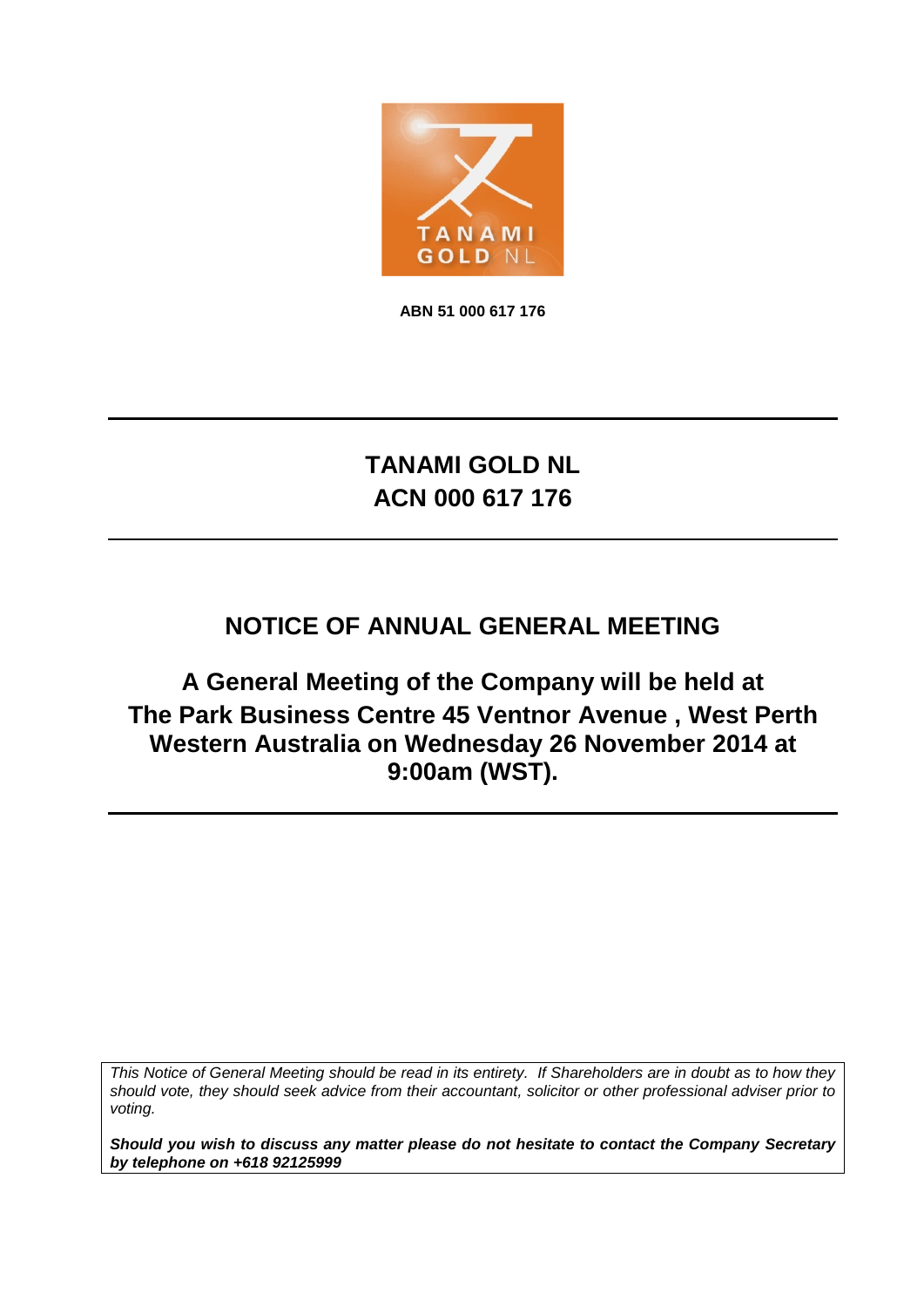## **ACN 000 617 176**

## **NOTICE OF ANNUAL GENERAL MEETING**

Notice is hereby given that a general meeting of shareholders of Tanami Gold NL (**Company**) will be held at The Park Business Centre, 45 Ventnor Avenue, West Perth, Western Australia on Wednesday 26 November 2014 at 9:00am (WST) (**Meeting**).

The Explanatory Statement provides additional information on matters to be considered at the Meeting. The Explanatory Statement and the Proxy Form form part of this Notice.

If you are unable to attend the Meeting, you are encouraged to complete and return the Proxy Form attached to this Notice of Meeting.

### **Voting Eligibility**

The Directors have determined pursuant to regulation 7.11.37 of the Corporations Regulations 2001 (Cth) that the persons eligible to vote at the Meeting are those who are registered as Shareholders on Monday, 24 November 2014 at 5:00pm (WST).

Terms and abbreviations used in this Notice and the Explanatory Statement are defined in Schedule 1.

#### **How to Vote**

You may vote by attending the meeting in person, by proxy or authorised representative.

### **Voting in Person**

To vote in person, attend the meeting on the date and at the place set out above. The meeting will commence at 9:00am WST.

### **Voting by Proxy**

A Shareholder who is entitled to cast a vote at the meeting may appoint a proxy. A proxy need not be a Shareholder and may be an individual or body corporate. If a body corporate is appointed as a proxy it must appoint a corporate representative in accordance with section 250D of the Corporations Act to exercise its powers a proxy at the meeting.

A Shareholder who is entitled to cast two or more votes may appoint two proxies to attend the meeting and vote on their behalf and may specify the proportion or a number of votes each proxy is appointed to exercise. If a Shareholder appoints two proxies and the appointment does not specify the proportion or number of the Shareholder's votes each proxy may exercise, each proxy may exercise half of the votes (disregarding fractions). If you wish to appoint a second proxy, you may copy the enclosed proxy form or obtain a form from the Company's share registrar, Security Transfer Registrars Pty Ltd.

To be effective for the scheduled meeting a proxy appointment (and any power of attorney or other authority under which it is signed or otherwise authenticated, or a certified copy of that authority) must be received at an address or fax number below no later than 9.00am (WST) on 24 November 2014, being 48 hours before the time of the meeting. Any proxy appointment received after that time will not be valid for the scheduled meeting.

For further information concerning the appointment of proxies and the ways in which proxy appointments may be submitted, please refer to the enclosed proxy form.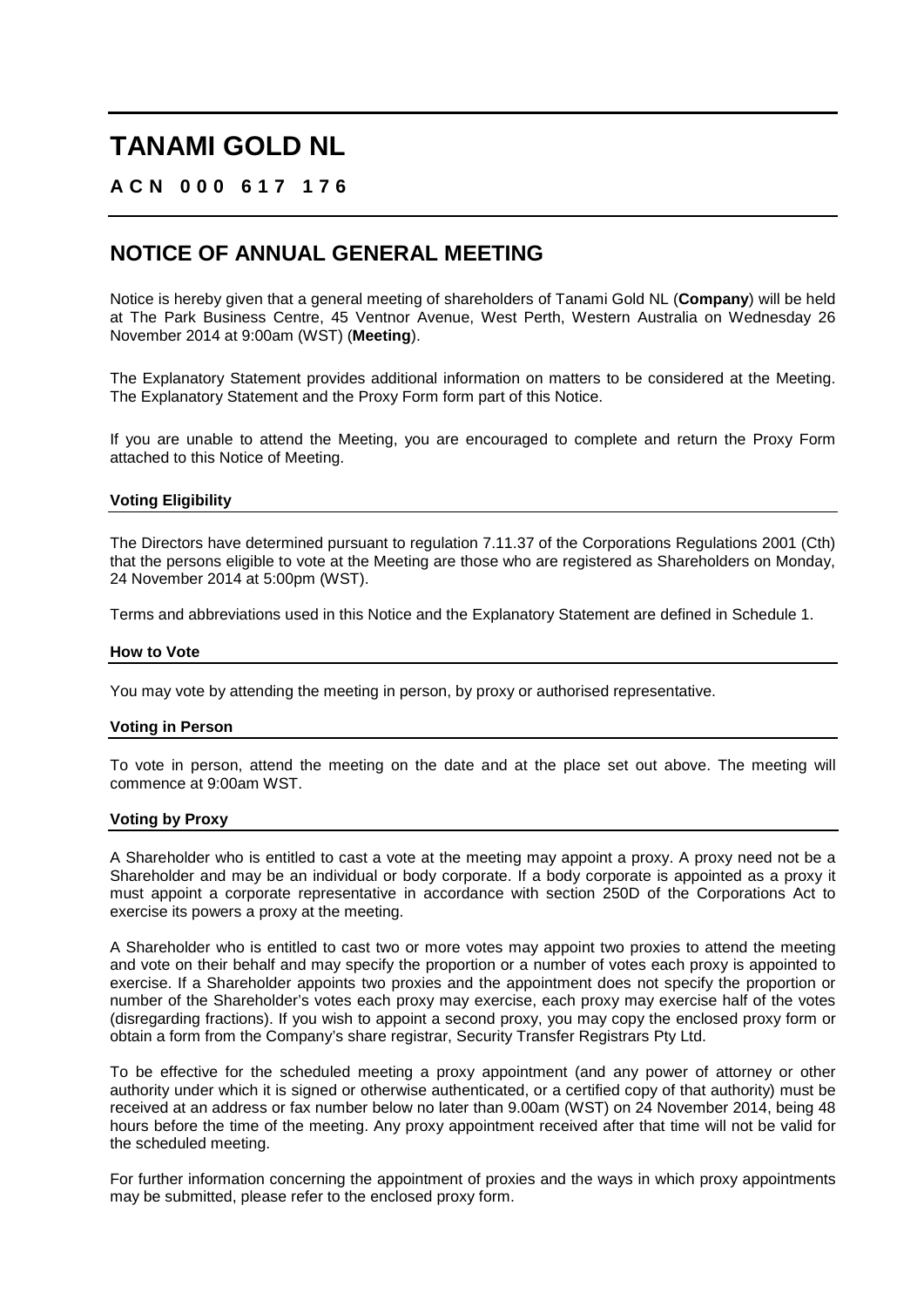## **ACN 000 617 176**

#### **In Person**

Security Transfer Registrars Pty Ltd 770 Canning Highway Applecross WA 6153

**By Mail** PO Box 535 Applecross WA 6953

**By Facsimile** +618 9315 2233

### **Voting by Attorney**

A Shareholder may appoint an attorney to attend and vote on their behalf. For an appointment to be effective for the meeting, the instrument effecting the appointment (or a certified copy of it) must be received by the Company at one of the addresses listed above for the receipt of proxy appointments at least 48 hours prior to the commencement of the meeting.

### **Chairman as Proxy**

The Chairman of the Meeting will vote undirected proxies on, and in favour of, all of the proposed Resolutions, including Resolution 1 (Remuneration Report). In relation to Resolution 1, the Chair is expressly authorised to exercise the proxy even though the resolution is connected directly or indirectly with the remuneration of a member of the key management personnel. Any undirected proxies held by a Director, any member of the key management personnel or any of their closely related parties (who are not the Chair of the Meeting) will not be voted on Resolution 1. Key management personnel of the Company are the Directors and those other persons having authority and responsibility for planning, directing and controlling the activities of the Company, directly or indirectly. The Remuneration Report identifies the Company's key management personnel for the financial year 30 June 2014. Their closely related parties are defined in the Corporations Act, and include certain of their family members, dependants and companies they control.

## **AGENDA**

## **GENERAL BUSINESS OF THE MEETING**

## **2014 Financial Statements and Report**

To receive and consider the Annual Financial Statements of the Company for the financial year ended 30 June 2014, together with the Declaration of Directors', the Directors' Report and the Auditors' Report.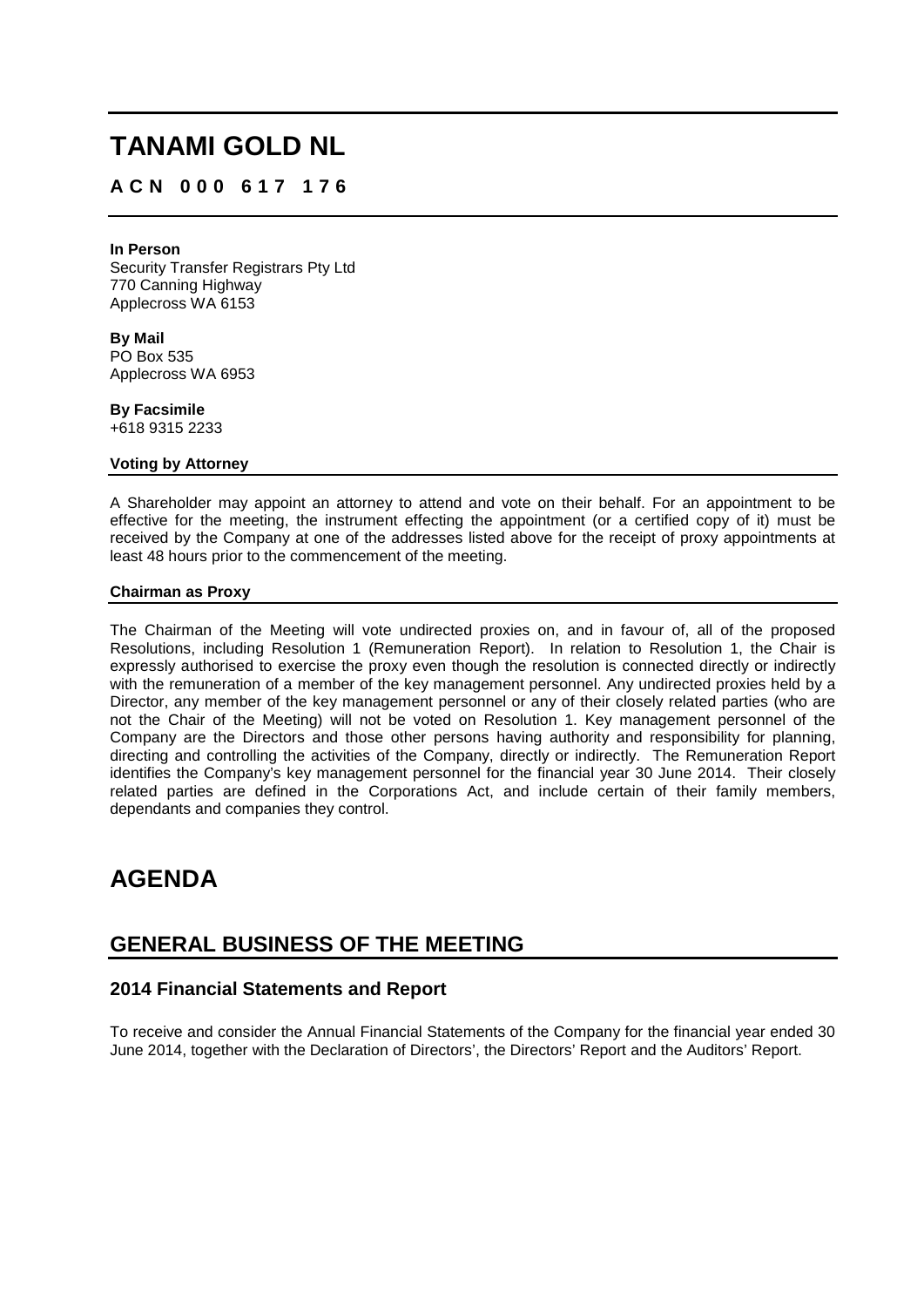## **ACN 000 617 176**

## **ORDINARY BUSINESS OF THE MEETING**

## **Resolution 1 - Adoption of Remuneration Report**

To consider, and if thought fit, to pass, with or without amendment, the following resolution as a **nonbinding advisory resolution**:

• *"that for the purpose of section 250R(2) of the Corporations Act and for all other purposes, the Remuneration Report for the Company and its controlled entities for the year ended 30 June 2014 be approved and adopted"*

Note: The vote on this resolution is advisory only and does not bind the Directors of the Company.

## **Voting Prohibition Statement**

A vote on Resolution 1 must not be cast (in any capacity) by or on behalf of either of the following persons:

- (a) A member of the Key Management Personnel, details of whose remuneration are included in the Remuneration Report; or
- (b) A closely related party of such a member

However, a person (the voter) described above may cast a vote on Resolution 1 as a proxy if the vote is not cast on behalf of a person described above and either:

- (a) The voter is appointed as a proxy by writing that specifies the way the proxy is to vote on the Resolution; or
- (b) The voter is the Chair and the appointment of the Chair as proxy:
	- (i) does not specify the way the proxy is to vote on Resolution 1; and
	- (ii) expressly authorises the Chair to exercise the proxy even though Resolution 1 is connected directly or indirectly with the remuneration of a member of the Key Management Personnel of the Company.

## **Resolution 2 - Re-Election of Mr Arthur Dew**

To consider and, if thought fit, to pass the following resolution as an **ordinary resolution**

*"That for all purposes, Mr Arthur Dew, who ceases to hold office in accordance with Clause 13.2 of the Company's Constitution and, being eligible, offers himself for re-election, be re-elected as a Director of the Company"*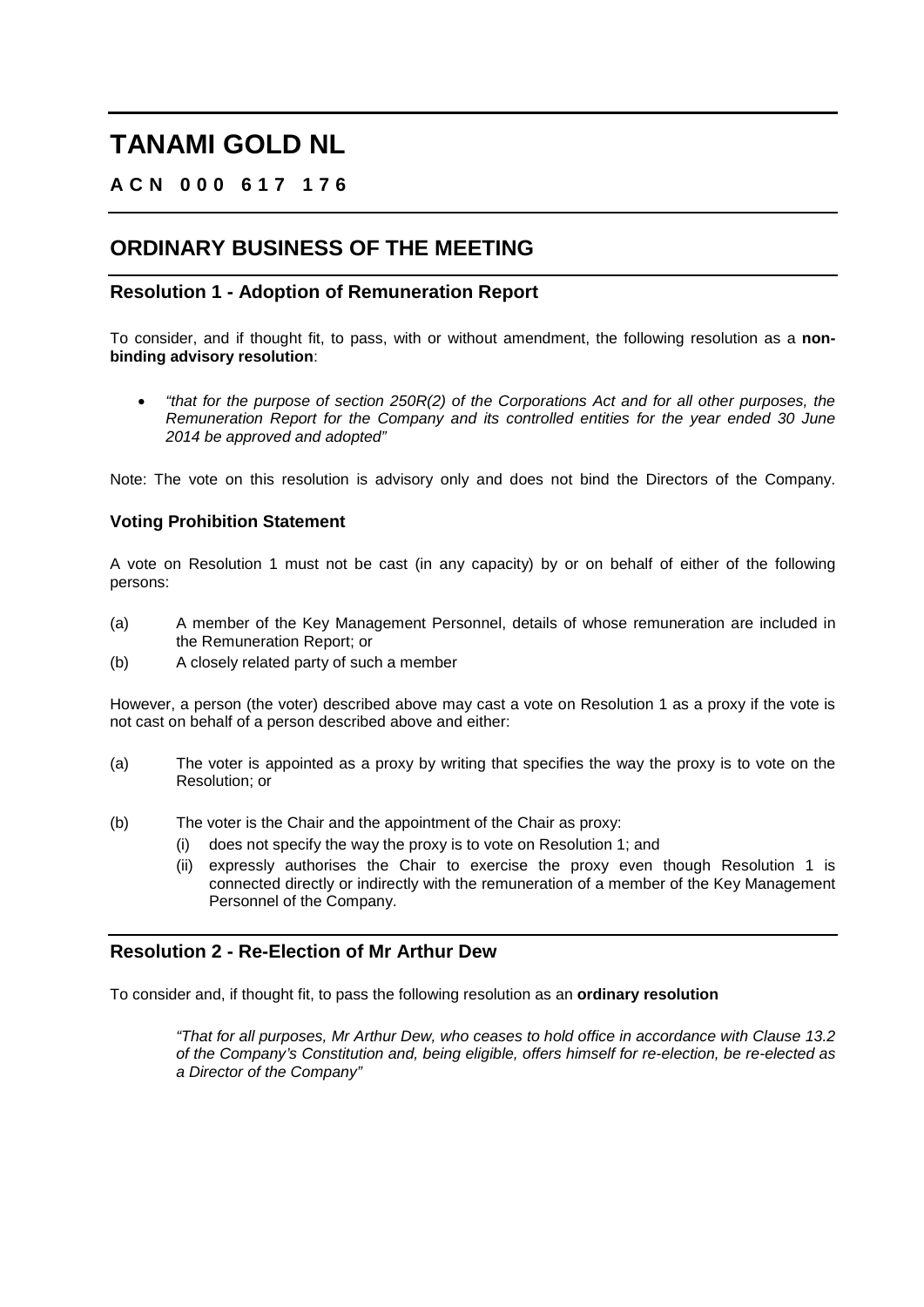## **ACN 000 617 176**

## **Resolution 3 - Re-Election of Mr Carlisle Procter**

To consider and, if thought fit, to pass the following resolution as an **ordinary resolution**

*"That for all purposes, Mr Carlisle Procter, who ceases to hold office in accordance with Clause 13.2 of the Company's Constitution and, being eligible, offers himself for re-election, be reelected as a Director of the Company"*

## **OTHER BUSINESS**

To transact any other business which may be properly brought before the Meeting in accordance with the Company's Constitution and the Corporations Act.

## **BY ORDER OF THE BOARD**

Sletterson

**Pauline Collinson Company Secretary Dated: 17 October 2014**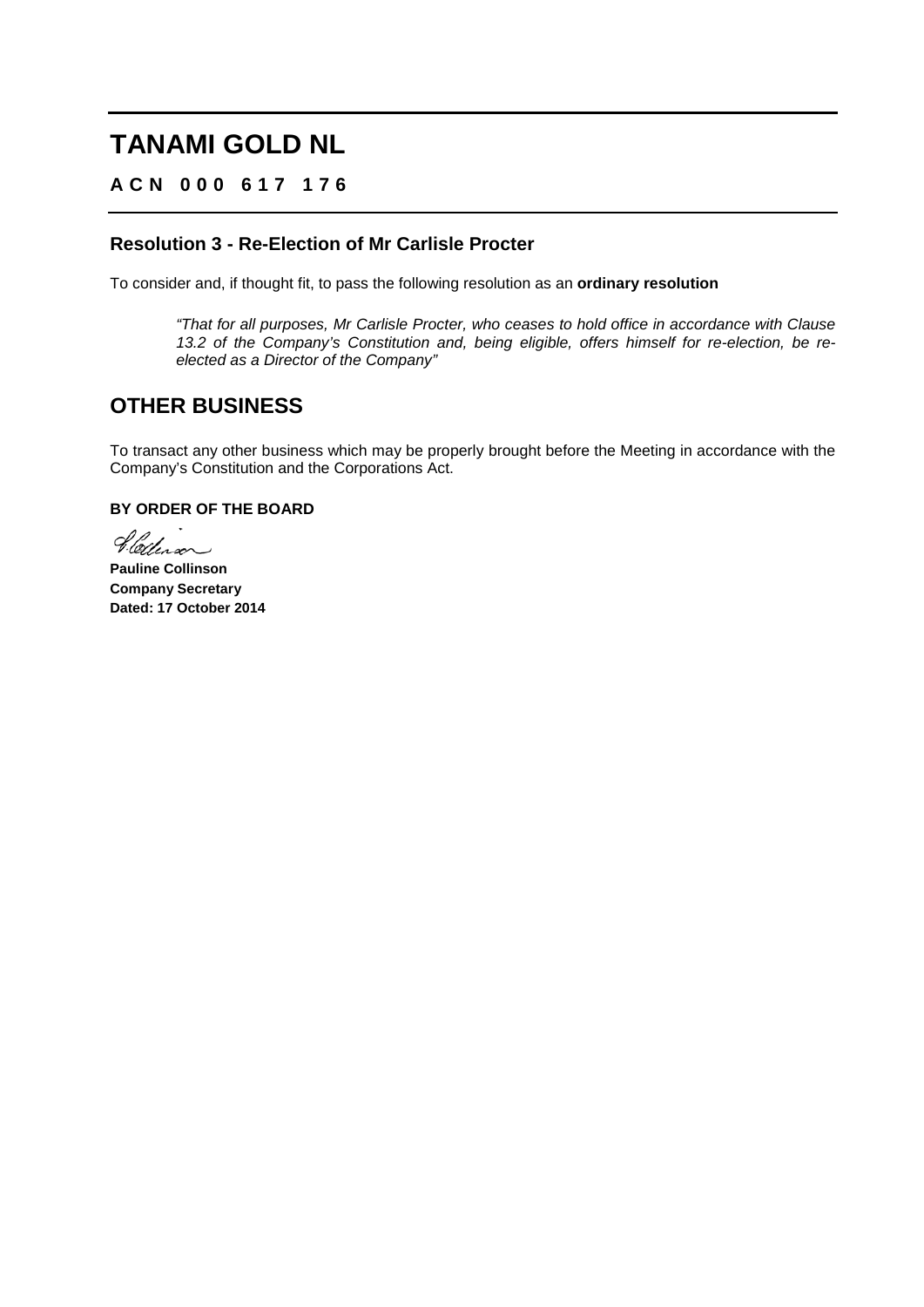**ACN 000 617 176**

## **EXPLANATORY STATEMENT**

## **1. Introduction**

This Explanatory Statement has been prepared for the information of shareholders of Tanami Gold NL ACN 000 617 176 (**Company**) in connection with the business to be conducted at the Meeting to be held at The Park Business Centre, 45 Ventnor Avenue, West Perth, Western Australia, on Wednesday 26 November 2014 at 9:00am (WST) (**Meeting**).

This Explanatory Statement should be read in conjunction with and forms part of the accompanying Notice. The purpose of this Explanatory Statement is to provide information to Shareholders in deciding whether or not to pass the Resolutions.

This Explanatory Statement is an important document. It should be read carefully. The Directors recommend Shareholders read this Explanatory Statement in full before making any decision in relation to the Resolutions.

A Proxy Form is located at the end of this Explanatory Statement.

## **2. Action to be taken by Shareholders**

Shareholders should read the Notice and this Explanatory Statement carefully before deciding how to vote on the Resolution.

A Proxy Form is attached to the Notice. This is to be used by Shareholders if they wish to appoint a representative (a "proxy") to vote in their place. All Shareholders are invited and encouraged to attend the Meeting or, if they are unable to attend in person, sign and return the Proxy Form to the Company in accordance with the instructions thereon. Lodgement of a Proxy Form will not preclude a Shareholder from attending and voting at the Meeting in person.

## **3. Resolution 1 – Non Binding Resolution to Adopt Remuneration Report**

The Directors' Report for the year ended 30 June 2014 contains a Remuneration Report which sets out the policy for the remuneration of the Directors and executives of the Company. Section 250R(3) of the Corporations Act expressly provides that the vote on the Resolution is advisory only and does not bind the Directors or the Company. The Board will however, take the outcome of the vote into consideration when reviewing the remuneration practices and policies of the Company.

The Remuneration Report sets out the Company's remuneration arrangements for the Directors and senior management of the Company. The Remuneration Report is part of the Directors' Report contained in the Annual Financial Report of the Company for the financial year.

Pursuant to the *Corporations Amendment (Improving Accountability for Director and Executive Remuneration) Bill 2010* which amended the Corporations Act from 1 July 2011, if the remuneration report for a company receives a "no" vote of 25% or more at two consecutive annual general meetings of the company, a Spill Resolution must be put to the Shareholders of that company at the second annual general meeting as to whether a further general meeting should be held within 90 days, at which all directors (other than the managing director) in office at the date of the second approved remuneration report must stand for re-election.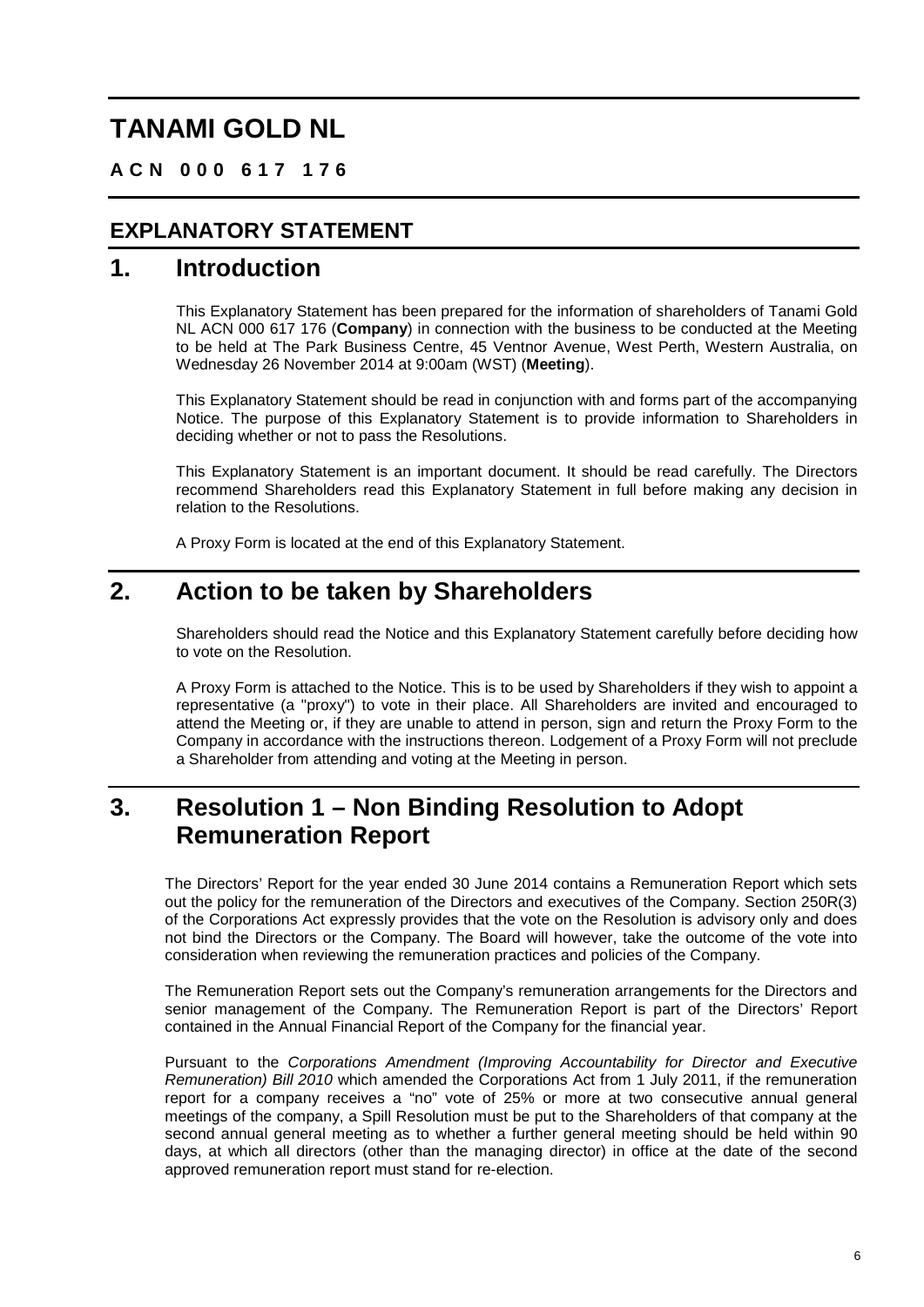## **ACN 000 617 176**

If you choose to appoint a proxy you are encouraged to direct your proxy how to vote on Resolution 1 by marking either "For", "Against" or "Abstain" on the proxy form for this item of business.

If you appoint a member of the key management personnel whose remuneration details are included in the Remuneration Report or a closely related party of that member as your proxy, and you do not direct that person on how to vote on this Resolution 1, the proxy cannot exercise your vote and your vote will not be counted in relation to this Resolution 1.

If you appoint the Chair as your proxy, and you do not direct the Chair on how to vote on this Resolution 1, then by signing and returning the proxy form you are giving express authorisation for the Chair to vote in accordance with his or her intentions. The Chair intends to vote all undirected proxies **FOR Resolution 1** even though the resolution is connected directly or indirectly with the remuneration of a member of the key management personnel.

## **Previous Voting Results**

At the Company's previous Annual General Meeting the votes cast against the Remuneration Report considered at that Annual General Meeting were less than 25%. Accordingly a Spill Resolution is not relevant for this Annual General Meeting.

## **4. Resolution 2 – Re-election of Mr Arthur Dew as a Director**

### **4.1 Background**

Mr Dew retires by rotation in accordance with Clause 13.2 of the Constitution and, being eligible, offers himself for re-election.

Mr Dew was appointed to the Board in December 2011. In accordance with clause 13.2 of the Constitution, Mr Dew now seeks re-election as a Director at the Annual General Meeting.

### **4.2 Biography**

Mr Dew has a broad range of corporate and business experience and has served as a Director, and in some instances Chairman of the Board of Directors, of a number of publicly listed companies in Australia, Hong Kong and elsewhere.

Mr Dew graduated from the Law School of the University of Sydney, Australia, and was admitted as a solicitor, and later as a barrister, of the Supreme Court of New South Wales. He is currently a nonpractising barrister. He is the Chairman and a Non-Executive Director of Hong Kong listed companies Allied Group Limited and Allied Properties (H.K.) Limited and a Non-Executive Director of Hong Kong listed SHK Hong Kong Industries Limited and ASX listed Eurogold Limited (ASX:EUG), and Non-Executive Director and Chairman of ASX listed Dragon Mining Limited (ASX:DRA). Mr Dew resigned as the Chairman and a Non-Executive Director of Allied Overseas Limited in January 2014.

## **4.3 Directors' Recommendation**

The Board (other than Mr Dew) recommends shareholders vote in favour of the Resolution.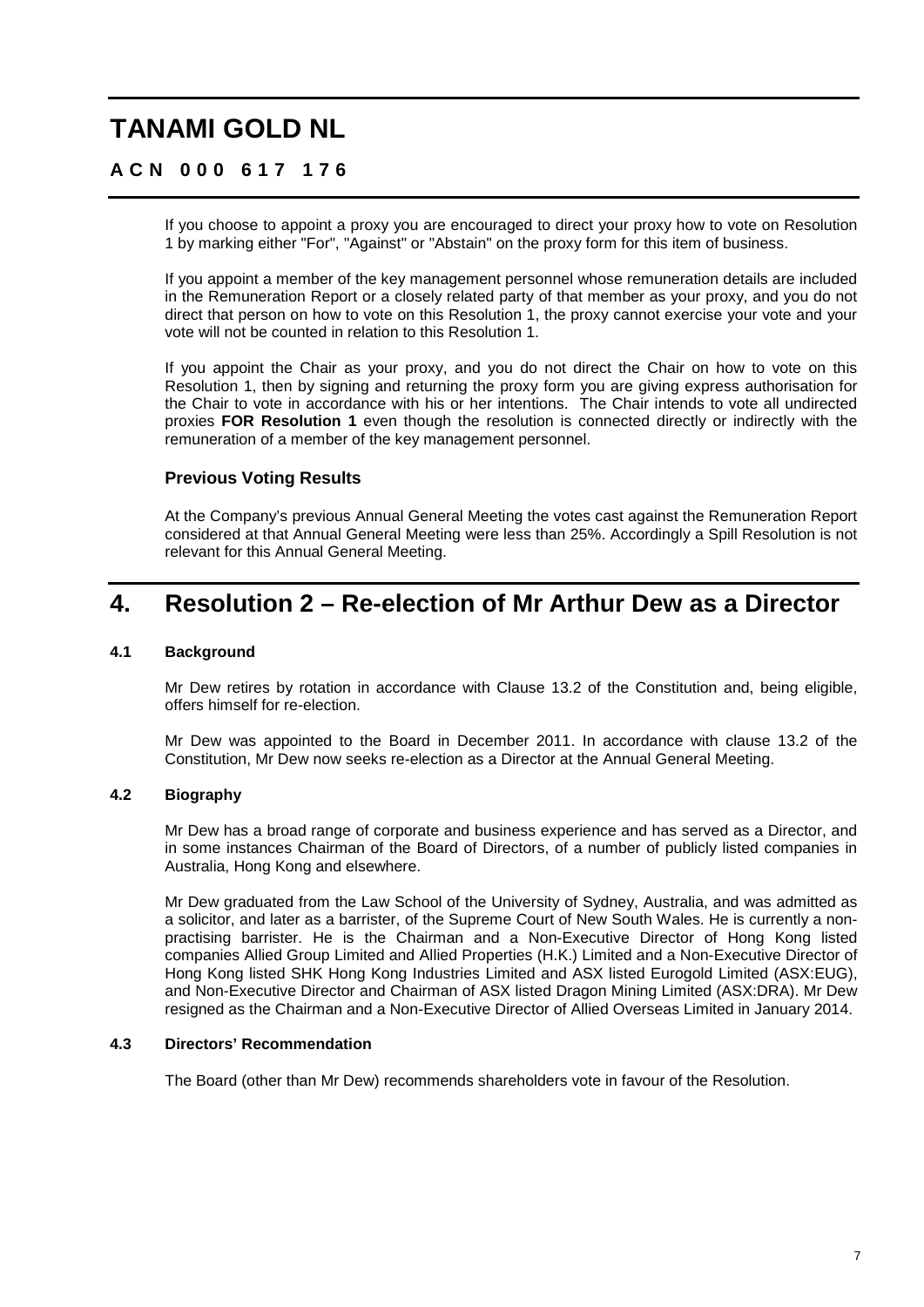**ACN 000 617 176**

## **5. Resolution 3 – Re-election of Mr Carlisle Procter as a Director**

## **5.1 Background**

Mr Procter retires by rotation in accordance with Clause 13.2 of the Constitution and, being eligible, offers himself for re-election.

Mr Procter was appointed to the Board in December 2011. In accordance with clause 13.2 of the Constitution, Mr Procter now seeks re-election as a Director at the Annual General Meeting.

### **5.2 Biography**

Mr Procter graduated from the University of Sydney with a Bachelor's Degree and a Master's Degree in Economics. He is a fellow of the Financial Services Institute of Australasia (FFin.). Based in Australia, Mr Procter worked in the Reserve Bank of Australia for over 30 years, holding various senior management positions. Since leaving the Reserve Bank, he has worked as a consultant to the International Monetary Fund and the Asian Development Bank and has also undertaken private consulting work in the Philippines, Indonesia and Papua New Guinea in the areas of bank supervision, anti-money laundering and corporate governance respectively. Mr Procter is a Non-Executive Director of ASX listed Eurogold Limited (ASX:EUG).

### **5.3 Directors' Recommendation**

The Board (other than Mr Procter) recommends shareholders vote in favour of the Resolution.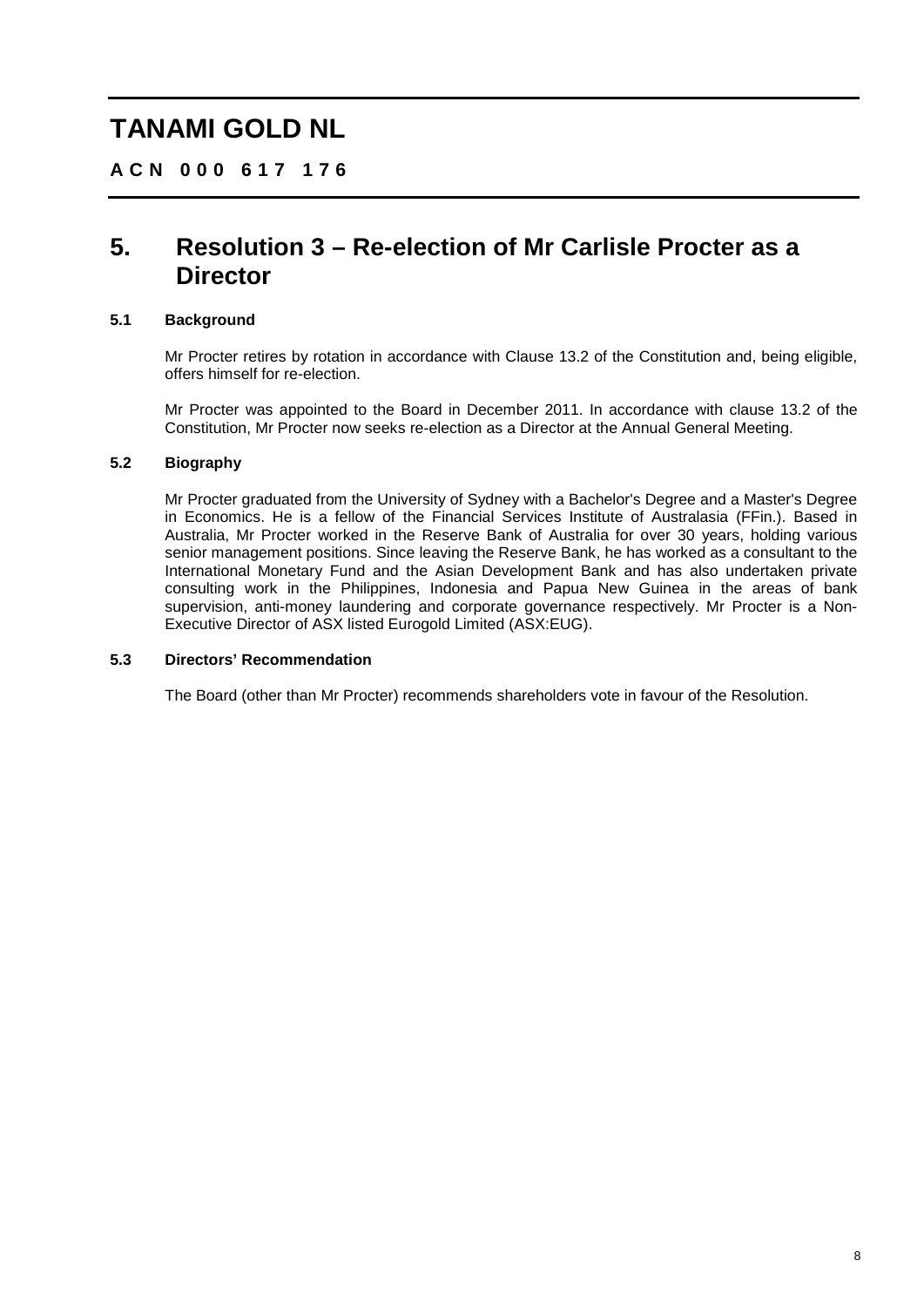## **ACN 000 617 176**

## **Schedule 1 – Definitions**

In the Notice and this Explanatory Memorandum:

**Annual General Meeting** or **Meeting** means the annual general meeting the subject of this Notice.

**ASX** means ASX Limited ABN 58 008 624 691 and, where the context permits, the Australian Securities Exchange operated by ASX Limited.

**Board** means the board of Directors.

**Chair** means the person appointed to chair the Meeting.

**Company** means Tanami Gold NL ACN 000 617 176.

**Directors** mean the directors of the Company.

**Explanatory Statement** means this explanatory statement.

**Listing Rules** means the Listing Rules of the ASX.

**Meeting** has the meaning given in the introductory paragraph of the Notice.

**Notice** means the notice of annual general meeting which this Explanatory Statement accompanies.

**Proxy Form** means the proxy form attached to the Notice.

**Related Body Corporate** has the meaning given to that term in the *Corporations Act 2001* (Cth).

**Resolution** means the resolution referred to in the Notice.

**Schedule** means a schedule to the Notice.

**Section** means a section of this Explanatory Statement.

**Share** means a fully paid ordinary share in the capital of the Company.

**Shareholder** means a holder of a Share.

**WST** means Western Standard Time in Australia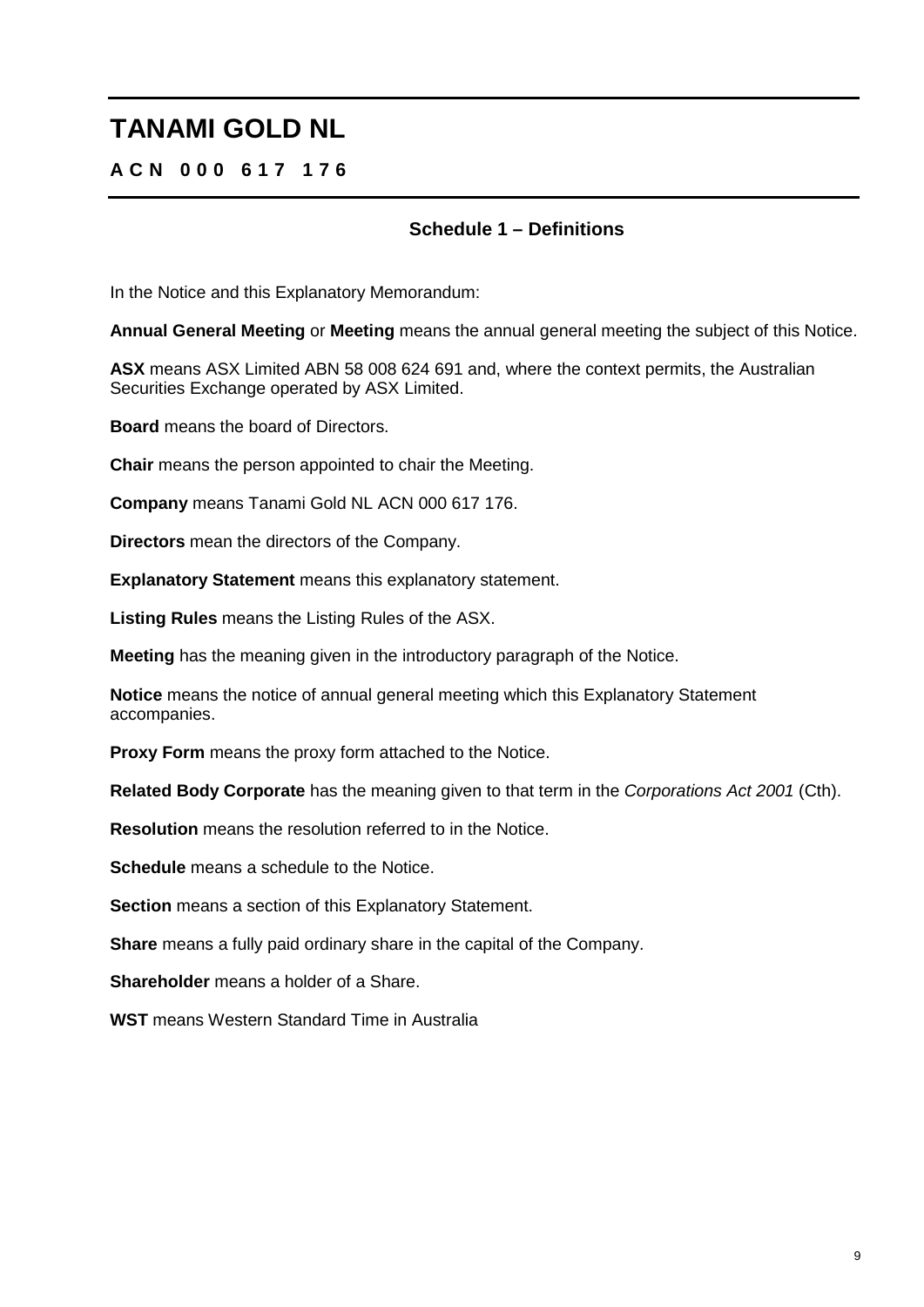|                                                                                                                | <b>TANAMI GOLD NL</b><br>ABN: 51 000 617 176<br>«HOLDER_NAME»<br>«ADDRESS_LINE_1»<br>«ADDRESS_LINE_2»<br>«ADDRESS_LINE_3»<br>«ADDRESS_LINE_4»<br>«ADDRESS_LINE_5» |                                                                                                                                                                                                                                                                                                                                                                                                                                                                                                                 | <b>REGISTERED OFFICE:</b><br>┿<br>UNIT B1<br><b>TEMPO BUILDING</b><br>431 ROBERTS ROAD<br>SUBIACO WA 6008<br><b>SHARE REGISTRY:</b><br>Security Transfer Registrars Pty Ltd<br>All Correspondence to:<br>PO BOX 535, APPLECROSS WA 6953<br><b>AUSTRALIA</b><br>770 Canning Highway, APPLECROSS WA 6153<br><b>AUSTRALIA</b><br>T: +61 8 9315 2333 F: +61 8 9315 2233<br>E: registrar@securitytransfer.com.au<br>W: www.securitytransfer.com.au |                 |                 |  |  |  |  |
|----------------------------------------------------------------------------------------------------------------|-------------------------------------------------------------------------------------------------------------------------------------------------------------------|-----------------------------------------------------------------------------------------------------------------------------------------------------------------------------------------------------------------------------------------------------------------------------------------------------------------------------------------------------------------------------------------------------------------------------------------------------------------------------------------------------------------|-----------------------------------------------------------------------------------------------------------------------------------------------------------------------------------------------------------------------------------------------------------------------------------------------------------------------------------------------------------------------------------------------------------------------------------------------|-----------------|-----------------|--|--|--|--|
| « REF No.»                                                                                                     |                                                                                                                                                                   |                                                                                                                                                                                                                                                                                                                                                                                                                                                                                                                 |                                                                                                                                                                                                                                                                                                                                                                                                                                               |                 |                 |  |  |  |  |
|                                                                                                                |                                                                                                                                                                   |                                                                                                                                                                                                                                                                                                                                                                                                                                                                                                                 | Code:                                                                                                                                                                                                                                                                                                                                                                                                                                         | <b>TAM</b>      |                 |  |  |  |  |
|                                                                                                                |                                                                                                                                                                   |                                                                                                                                                                                                                                                                                                                                                                                                                                                                                                                 | Holder Number:                                                                                                                                                                                                                                                                                                                                                                                                                                | «HOLDER No.»    |                 |  |  |  |  |
|                                                                                                                | <b>PROXY FORM</b>                                                                                                                                                 | THIS DOCUMENT IS IMPORTANT. IF YOU ARE IN DOUBT AS TO HOW TO DEAL WITH IT, PLEASE CONTACT YOUR STOCK BROKER OR LICENSED PROFESSIONAL ADVISOR.                                                                                                                                                                                                                                                                                                                                                                   |                                                                                                                                                                                                                                                                                                                                                                                                                                               |                 |                 |  |  |  |  |
|                                                                                                                | Lodge your proxy vote securely at www.securitytransfer.com.au<br><b>VOTE</b>                                                                                      |                                                                                                                                                                                                                                                                                                                                                                                                                                                                                                                 |                                                                                                                                                                                                                                                                                                                                                                                                                                               |                 |                 |  |  |  |  |
|                                                                                                                | <b>ONLINE</b>                                                                                                                                                     | 1. Log into the Investor Centre using your holding details.<br>2. Click on "Proxy Voting" and provide your Online Proxy ID to access the voting area.                                                                                                                                                                                                                                                                                                                                                           | Online Proxy ID:                                                                                                                                                                                                                                                                                                                                                                                                                              | «ONLINE PRX ID» |                 |  |  |  |  |
|                                                                                                                | <b>SECTION A: Appointment of Proxy</b>                                                                                                                            |                                                                                                                                                                                                                                                                                                                                                                                                                                                                                                                 |                                                                                                                                                                                                                                                                                                                                                                                                                                               |                 |                 |  |  |  |  |
| I/We, the above named, being registered holders of the Company and entitled to attend and vote hereby appoint: |                                                                                                                                                                   |                                                                                                                                                                                                                                                                                                                                                                                                                                                                                                                 |                                                                                                                                                                                                                                                                                                                                                                                                                                               |                 |                 |  |  |  |  |
|                                                                                                                | 0R<br>The meeting chairperson                                                                                                                                     |                                                                                                                                                                                                                                                                                                                                                                                                                                                                                                                 |                                                                                                                                                                                                                                                                                                                                                                                                                                               |                 |                 |  |  |  |  |
|                                                                                                                |                                                                                                                                                                   | or failing the person named, or if no person is named, the Chairperson of the meeting, as my/our Proxy to act generally at the meeting on my/our behalf and to vote in accordance with the<br>following directions (or if no directions have been given, as the Proxy sees fit) at the Annual General Meeting of the Company to be held at 9.00am (WST) on Wednesday, 26 November<br>2014 at The Park Business Centre, 45 Ventnor Avenue, West Perth, Western Australia and at any adjournment of that meeting. |                                                                                                                                                                                                                                                                                                                                                                                                                                               |                 |                 |  |  |  |  |
|                                                                                                                | <b>SECTION B: Voting Directions</b>                                                                                                                               |                                                                                                                                                                                                                                                                                                                                                                                                                                                                                                                 |                                                                                                                                                                                                                                                                                                                                                                                                                                               |                 |                 |  |  |  |  |
|                                                                                                                |                                                                                                                                                                   | Please mark "X" in the box to indicate your voting directions to your Proxy. The Chairperson of the Meeting intends to vote undirected proxies in FAVOUR of all the resolutions.<br>In exceptional circumstances, the Chairperson of the Meeting may change his/her voting intention on any resolution, in which case an ASX announcement will be made.                                                                                                                                                         |                                                                                                                                                                                                                                                                                                                                                                                                                                               |                 |                 |  |  |  |  |
| <b>RESOLUTIONS</b>                                                                                             |                                                                                                                                                                   |                                                                                                                                                                                                                                                                                                                                                                                                                                                                                                                 | <b>FOR</b>                                                                                                                                                                                                                                                                                                                                                                                                                                    | <b>AGAINST</b>  | <b>ABSTAIN*</b> |  |  |  |  |
|                                                                                                                | 1. Adoption of Remuneration Report                                                                                                                                |                                                                                                                                                                                                                                                                                                                                                                                                                                                                                                                 |                                                                                                                                                                                                                                                                                                                                                                                                                                               |                 |                 |  |  |  |  |
|                                                                                                                | 2. Re-election of Mr Arthur Dew as a Director                                                                                                                     |                                                                                                                                                                                                                                                                                                                                                                                                                                                                                                                 |                                                                                                                                                                                                                                                                                                                                                                                                                                               |                 |                 |  |  |  |  |
|                                                                                                                | 3. Re-election of Mr Carlisle Procter as a Director                                                                                                               |                                                                                                                                                                                                                                                                                                                                                                                                                                                                                                                 |                                                                                                                                                                                                                                                                                                                                                                                                                                               |                 |                 |  |  |  |  |
|                                                                                                                |                                                                                                                                                                   |                                                                                                                                                                                                                                                                                                                                                                                                                                                                                                                 |                                                                                                                                                                                                                                                                                                                                                                                                                                               |                 |                 |  |  |  |  |
|                                                                                                                |                                                                                                                                                                   |                                                                                                                                                                                                                                                                                                                                                                                                                                                                                                                 |                                                                                                                                                                                                                                                                                                                                                                                                                                               |                 |                 |  |  |  |  |
|                                                                                                                |                                                                                                                                                                   |                                                                                                                                                                                                                                                                                                                                                                                                                                                                                                                 |                                                                                                                                                                                                                                                                                                                                                                                                                                               |                 |                 |  |  |  |  |
|                                                                                                                |                                                                                                                                                                   |                                                                                                                                                                                                                                                                                                                                                                                                                                                                                                                 |                                                                                                                                                                                                                                                                                                                                                                                                                                               |                 |                 |  |  |  |  |
|                                                                                                                | behalf on a show of hands or on a poll and your votes will not be counted in computing the required majority on a poll.                                           | If no directions are given my proxy may vote as the proxy thinks fit or may abstain. * If you mark the Abstain box for a particular item, you are directing your Proxy not to vote on your                                                                                                                                                                                                                                                                                                                      |                                                                                                                                                                                                                                                                                                                                                                                                                                               |                 |                 |  |  |  |  |

| <b>SECTION C: Signature of Security Holder(s)</b>                                                                       |                   |                 |     |                   |                            |  |  |  |
|-------------------------------------------------------------------------------------------------------------------------|-------------------|-----------------|-----|-------------------|----------------------------|--|--|--|
| This section must be signed in accordance with the instructions overleaf to enable your directions to be implemented.   |                   |                 |     |                   |                            |  |  |  |
| Individual or Security Holder                                                                                           | Security Holder 2 |                 |     | Security Holder 3 |                            |  |  |  |
|                                                                                                                         |                   |                 |     |                   |                            |  |  |  |
| Sole Director & Sole Company Secretary                                                                                  |                   | <b>Director</b> |     |                   | Director/Company Secretary |  |  |  |
| Proxies must be received by Security Transfer Registrars Pty Ltd no later than 9.00am (WST) on Monday, 24 November 2014 |                   |                 |     |                   |                            |  |  |  |
| TAMPX1261114                                                                                                            |                   |                 | TAM |                   | TAMPX1261114               |  |  |  |